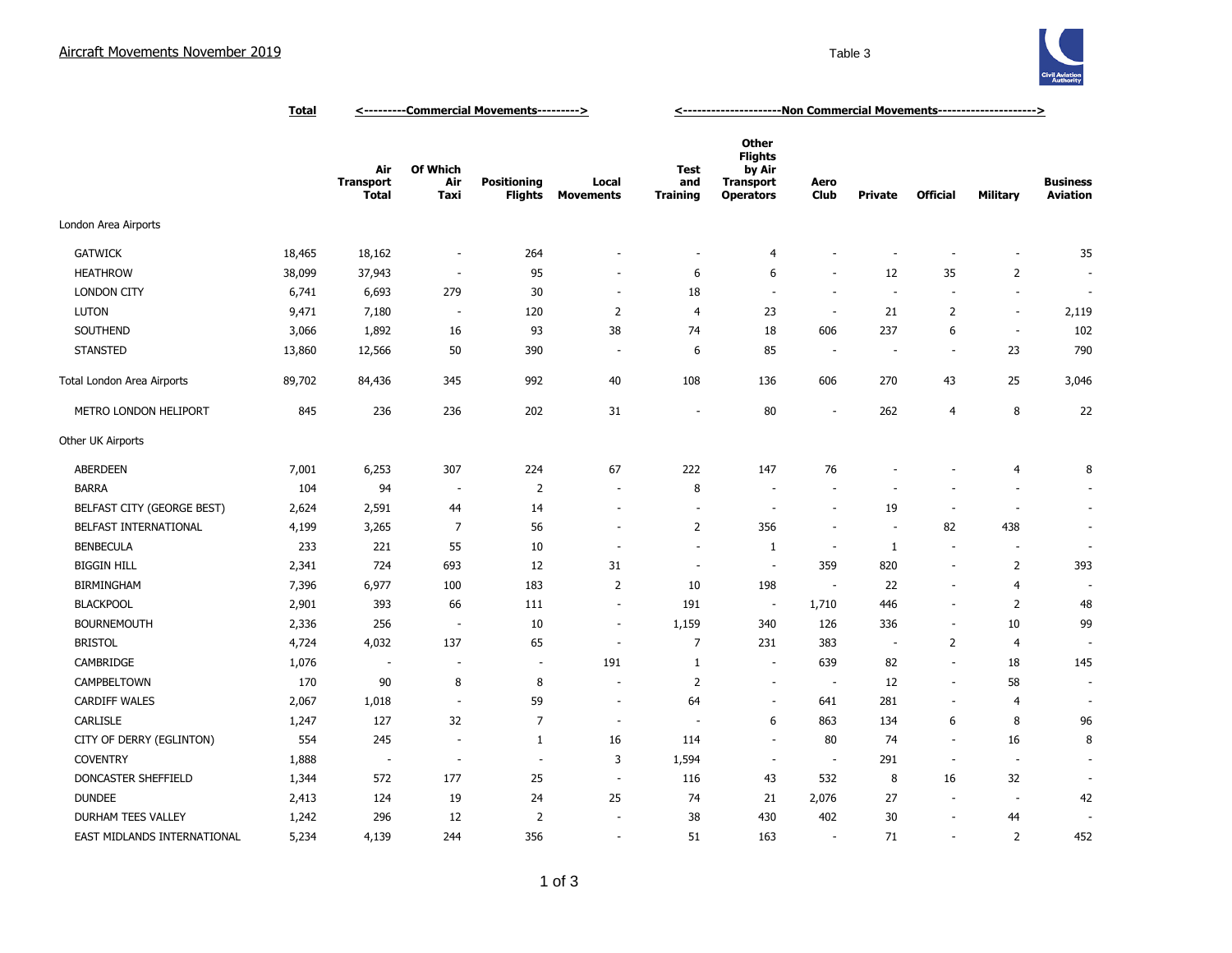

**Total <---------Commercial Movements---------> <---------------------Non Commercial Movements--------------------->**

|                                 |         | Air<br><b>Transport</b><br><b>Total</b> | Of Which<br>Air<br>Taxi  | <b>Positioning</b><br><b>Flights</b> | Local<br>Movements       | Test<br>and<br><b>Training</b> | Other<br><b>Flights</b><br>by Air<br><b>Transport</b><br><b>Operators</b> | Aero<br><b>Club</b>      | <b>Private</b>           | <b>Official</b>          | <b>Military</b>          | <b>Business</b><br><b>Aviation</b> |
|---------------------------------|---------|-----------------------------------------|--------------------------|--------------------------------------|--------------------------|--------------------------------|---------------------------------------------------------------------------|--------------------------|--------------------------|--------------------------|--------------------------|------------------------------------|
| Other UK Airports               |         |                                         |                          |                                      |                          |                                |                                                                           |                          |                          |                          |                          |                                    |
| <b>EDINBURGH</b>                | 9,673   | 9,330                                   | 33                       | 137                                  | 4                        | $\overline{4}$                 | 1                                                                         | $\overline{\phantom{a}}$ | 196                      | 1                        |                          |                                    |
| <b>EXETER</b>                   | 2,995   | 875                                     | $\mathbf{1}$             | 25                                   | 234                      | 199                            | 36                                                                        | 865                      | 377                      | $\sim$                   | 26                       | 358                                |
| <b>GLASGOW</b>                  | 6,661   | 5,737                                   | 156                      | 88                                   | 3                        | 22                             | 288                                                                       | 463                      | $\overline{\phantom{a}}$ | ÷.                       | 8                        | 52                                 |
| <b>GLOUCESTERSHIRE</b>          | 4,632   | 12                                      | 12                       | 26                                   | 55                       | 805                            | 31                                                                        | 2,792                    | 829                      | 3                        | 24                       | 55                                 |
| <b>HAWARDEN</b>                 | 1,156   | ×,                                      | $\overline{\phantom{a}}$ | $\overline{2}$                       | 113                      | 98                             | 186                                                                       | 317                      | 248                      | $\overline{\phantom{a}}$ | 98                       | 94                                 |
| <b>HUMBERSIDE</b>               | 1,187   | 439                                     | 3                        | 93                                   | 103                      | 349                            | 79                                                                        |                          | 69                       | ä,                       | 26                       | 29                                 |
| <b>INVERNESS</b>                | 2,271   | 1,105                                   | 208                      | 172                                  | 30                       | 178                            | 6                                                                         | 631                      | 73                       | $\overline{a}$           | 6                        | 70                                 |
| <b>ISLAY</b>                    | 227     | 142                                     | 26                       | 39                                   | ÷,                       | 2                              | ÷,                                                                        |                          | 44                       | $\overline{\phantom{a}}$ |                          | $\overline{\phantom{a}}$           |
| ISLES OF SCILLY (ST.MARYS)      | 420     | 378                                     | 22                       | $\overline{2}$                       | $\overline{\phantom{a}}$ | ÷,                             | ÷,                                                                        |                          | 26                       | 14                       |                          | $\blacksquare$                     |
| <b>KIRKWALL</b>                 | 1,114   | 958                                     | 143                      | 81                                   | 1                        | 24                             | 28                                                                        |                          | 18                       | $\overline{a}$           |                          | 4                                  |
| LANDS END (ST JUST)             | 605     | 402                                     | 76                       | 13                                   | 8                        | 128                            | 6                                                                         | 2                        | 42                       | ٠                        | $\overline{\phantom{a}}$ | 4                                  |
| <b>LEEDS BRADFORD</b>           | 2,173   | 1,843                                   | 70                       | 94                                   | $\overline{\phantom{a}}$ | 101                            | 8                                                                         | $\overline{\phantom{a}}$ | 118                      | $\overline{\phantom{a}}$ | 9                        | ٠                                  |
| LERWICK (TINGWALL)              | 111     | 92                                      | 18                       | 14                                   | $\overline{\phantom{a}}$ | $\overline{\phantom{a}}$       | ÷.                                                                        | $\sim$                   | 5                        | $\sim$                   | $\sim$                   | ÷                                  |
| LIVERPOOL (JOHN LENNON)         | 3,751   | 2,245                                   | 39                       | 39                                   | $\overline{\phantom{a}}$ | 12                             | $\overline{\phantom{a}}$                                                  | 1,143                    | 150                      | $\overline{\phantom{a}}$ | 21                       | 141                                |
| <b>LYDD</b>                     | 2,325   | 15                                      | 15                       | 14                                   | $\overline{\phantom{a}}$ | 6                              | $\overline{\phantom{a}}$                                                  | 906                      | 1,225                    | 149                      | 10                       |                                    |
| <b>MANCHESTER</b>               | 13,749  | 13,170                                  | $\sim$                   | 211                                  | $\mathbf{1}$             | 23                             | 9                                                                         | $\overline{\phantom{a}}$ | $\sim$                   | $\sim$                   | 4                        | 331                                |
| <b>NEWCASTLE</b>                | 3,344   | 2,639                                   | 15                       | 51                                   | $\overline{\phantom{a}}$ | 10                             | 1                                                                         | $\overline{\phantom{a}}$ | 471                      | 121                      | 42                       | 9                                  |
| NEWQUAY                         | 3,315   | 743                                     | 275                      | 32                                   | $\overline{\phantom{a}}$ | 786                            | 48                                                                        | $\overline{\phantom{a}}$ | 445                      | $\overline{\phantom{a}}$ | 1,215                    | 46                                 |
| <b>NORWICH</b>                  | 2,599   | 1,422                                   | $\overline{\phantom{a}}$ | 353                                  | 249                      | 67                             | 41                                                                        | 195                      | 272                      | $\sim$                   | $\overline{\phantom{a}}$ |                                    |
| OXFORD (KIDLINGTON)             | 3,587   | 21                                      | 21                       | 215                                  | 3                        | 2,680                          | $\overline{4}$                                                            | $\sim$                   | 480                      | ÷.                       | ÷.                       | 184                                |
| <b>PRESTWICK</b>                | 2,084   | 210                                     | 2                        | 61                                   | $\overline{\phantom{a}}$ | 603                            | $\overline{\phantom{a}}$                                                  | 799                      | 130                      | $\overline{\phantom{a}}$ | 281                      | $\overline{\phantom{a}}$           |
| <b>SCATSTA</b>                  | 438     | 417                                     | $\sim$                   | 15                                   | $\overline{\phantom{a}}$ | $\overline{2}$                 | $\overline{4}$                                                            |                          | ٠                        | ٠                        |                          | ٠                                  |
| SHOREHAM                        | 3,490   | 47                                      | 47                       | 21                                   | $\overline{2}$           | 16                             | 16                                                                        | 2,470                    | 895                      | $\overline{\phantom{a}}$ | 8                        | 15                                 |
| SOUTHAMPTON                     | 2,775   | 2,430                                   | 11                       | 110                                  | $\sim$                   | 6                              | 34                                                                        |                          | ÷                        | ÷                        | $\overline{\phantom{a}}$ | 195                                |
| <b>STORNOWAY</b>                | 741     | 612                                     | 118                      | 25                                   | 14                       | 63                             | $\overline{\phantom{a}}$                                                  |                          | 21                       | ÷,                       | 6                        | $\overline{\phantom{a}}$           |
| <b>SUMBURGH</b>                 | 1,291   | 990                                     | 90                       | 87                                   | 35                       | 55                             | 122                                                                       |                          | $\overline{2}$           |                          |                          |                                    |
| <b>TIREE</b>                    | 122     | 114                                     | $\overline{2}$           | $\overline{\phantom{a}}$             |                          |                                |                                                                           |                          | 8                        |                          |                          | $\sim$                             |
| WICK JOHN O GROATS              | 272     | 122                                     | 32                       | 57                                   |                          | 26                             | 4                                                                         |                          | 59                       | ÷,                       | 4                        |                                    |
| <b>Total Other UK Airports</b>  | 128,202 | 77,927                                  | 3,336                    | 3,246                                | 1,190                    | 9,918                          | 2,888                                                                     | 18,470                   | 8,857                    | 394                      | 2,434                    | 2,878                              |
| Total All Reporting UK Airports | 218,749 | 162,599                                 | 3,917                    | 4,440                                | 1,261                    | 10,026                         | 3,104                                                                     | 19,076                   | 9,389                    | 441                      | 2,467                    | 5,946                              |